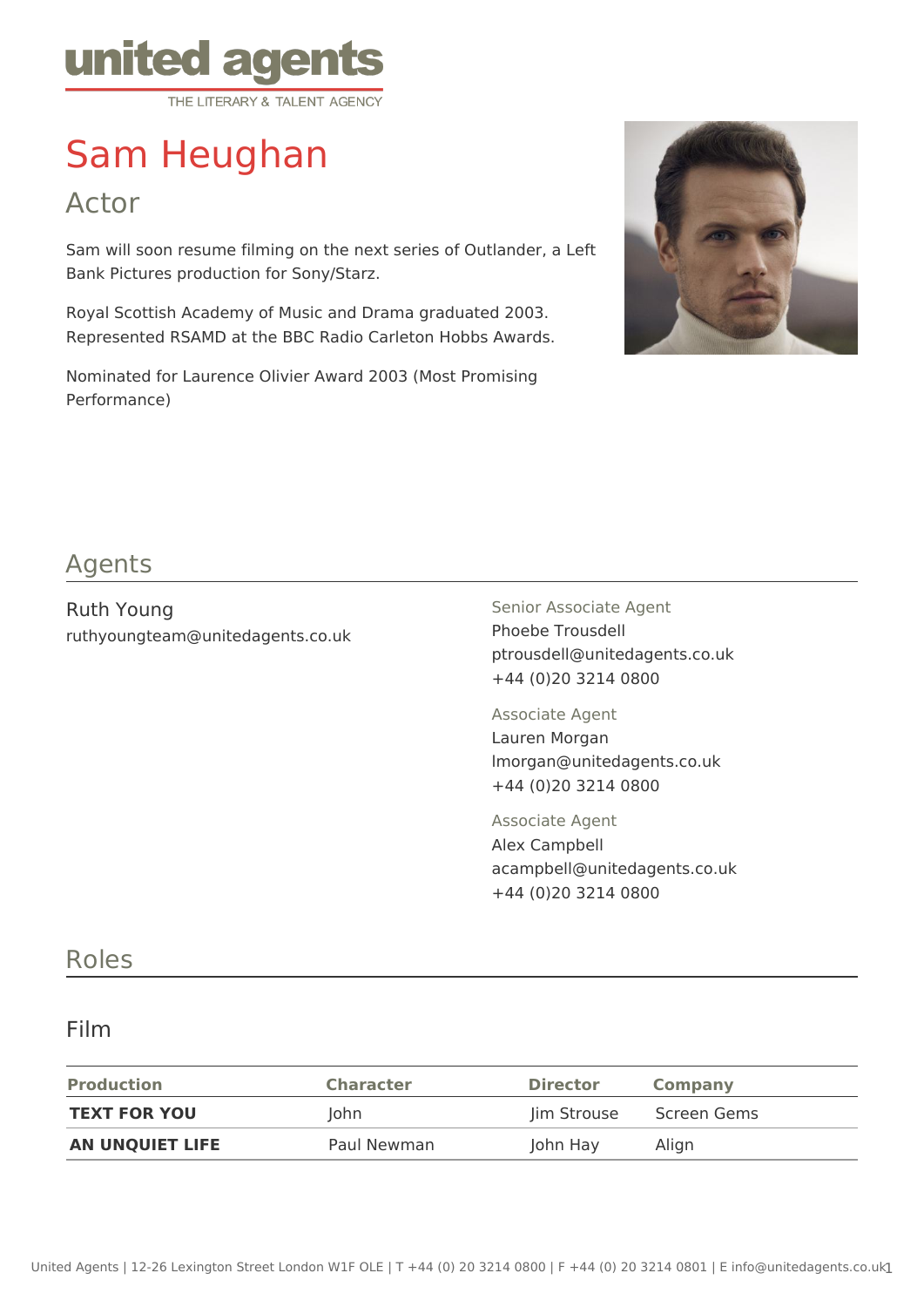| <b>Production</b>                                   | <b>Character</b>                      | <b>Director</b>   | <b>Company</b>                       |
|-----------------------------------------------------|---------------------------------------|-------------------|--------------------------------------|
| <b>BLOODSHOT</b>                                    | Corporal Harlan 'So<br>Long' Shifflet | Dave Wilson       | Sony Pictures                        |
| <b>SAS: RED NOTICE</b>                              | Tom Buckingham                        | Magnus<br>Martens | Altitude Film<br>Entertainment       |
| THE SPY WHO DUMPED ME                               | Sebastian                             |                   | Susanna Fogel Imagine Entertainment  |
| <b>WHEN THE STARLIGHT ENDS Jacob</b>                |                                       | Adam Sigal        | <b>Primary Wave</b><br>Entertainment |
| <b>EMULSION</b>                                     | Ronnie                                | Suki Singh        | <b>Hot Lemonade Films</b>            |
| <b>HEART OF LIGHTNESS</b>                           | Lyngstrand                            | Jan Vardoen       | Beacon Isle Films                    |
| <b>PRINCESS AT CHRISTMAS</b>                        | Ashton                                | Michael<br>Damian | Riviera Films, MPCA                  |
| <b>ALEXANDER THE GREAT</b><br><b>FROM MACEDONIA</b> | Alexander                             | Jalal Merhi       | Ilya Salkind Company                 |
| <b>SMALL MOMENTS</b>                                |                                       |                   | Jeremy Raison Short Film Factory     |

## Radio

| <b>Production</b>    | <b>Character</b> | <b>Director</b> | <b>Company</b>             |
|----------------------|------------------|-----------------|----------------------------|
| <b>MANAGING IZZY</b> | Ashley           |                 | Absolutely Productions Ltd |

## Stage

| <b>Production</b>                       | <b>Character</b>                          | <b>Director</b>     | <b>Company</b>                                                  |
|-----------------------------------------|-------------------------------------------|---------------------|-----------------------------------------------------------------|
| <b>KING JOHN</b>                        | John                                      | Phillip Howard      | A Play, A Pie and A Pint for<br>Oran Mor                        |
| <b>BATMAN LIVE</b>                      | Batman / Bruce Wayne Anthony Van Laast /  | James Powell        | WLP, in association with<br>Warner Bros and DC<br>Entertainment |
| <b>AMPHIBIANS</b>                       | Max                                       | Cressida Brown      | <b>Bridewell Theatre</b>                                        |
| <b>THE TALENTED MR</b><br><b>RIPLEY</b> | <b>Richard Greenleaf</b>                  | Raz Shaw            | Royal and Derngate                                              |
| <b>A PLAGUE OVER</b><br><b>ENGLAND</b>  | Greg                                      | Tamara Harvey       | <b>Duchess Theatre</b>                                          |
| <b>CRIME &amp;</b><br><b>PUNISHMENT</b> | <b>RAZUMIKHIN</b>                         | <b>HUGH HODGART</b> | <b>RSAMD</b>                                                    |
| <b>HAMLET</b>                           | <b>FORTINBRAS/</b><br><b>GUILDENSTERN</b> | <b>GUY HOLLANDS</b> | <b>CITIZENS THEATRE</b>                                         |
| <b>KNIVES IN HENS</b>                   | PONY WILLIAMS                             | <b>GUY HOLLANDS</b> | <b>TAG THEATRE COMPANY</b>                                      |
| <b>MACBETH</b>                          | Malcolm                                   | Lucy Pitman-Wallace | Royal Lyceum, Edinburgh &<br>Nottingham Playhouse               |